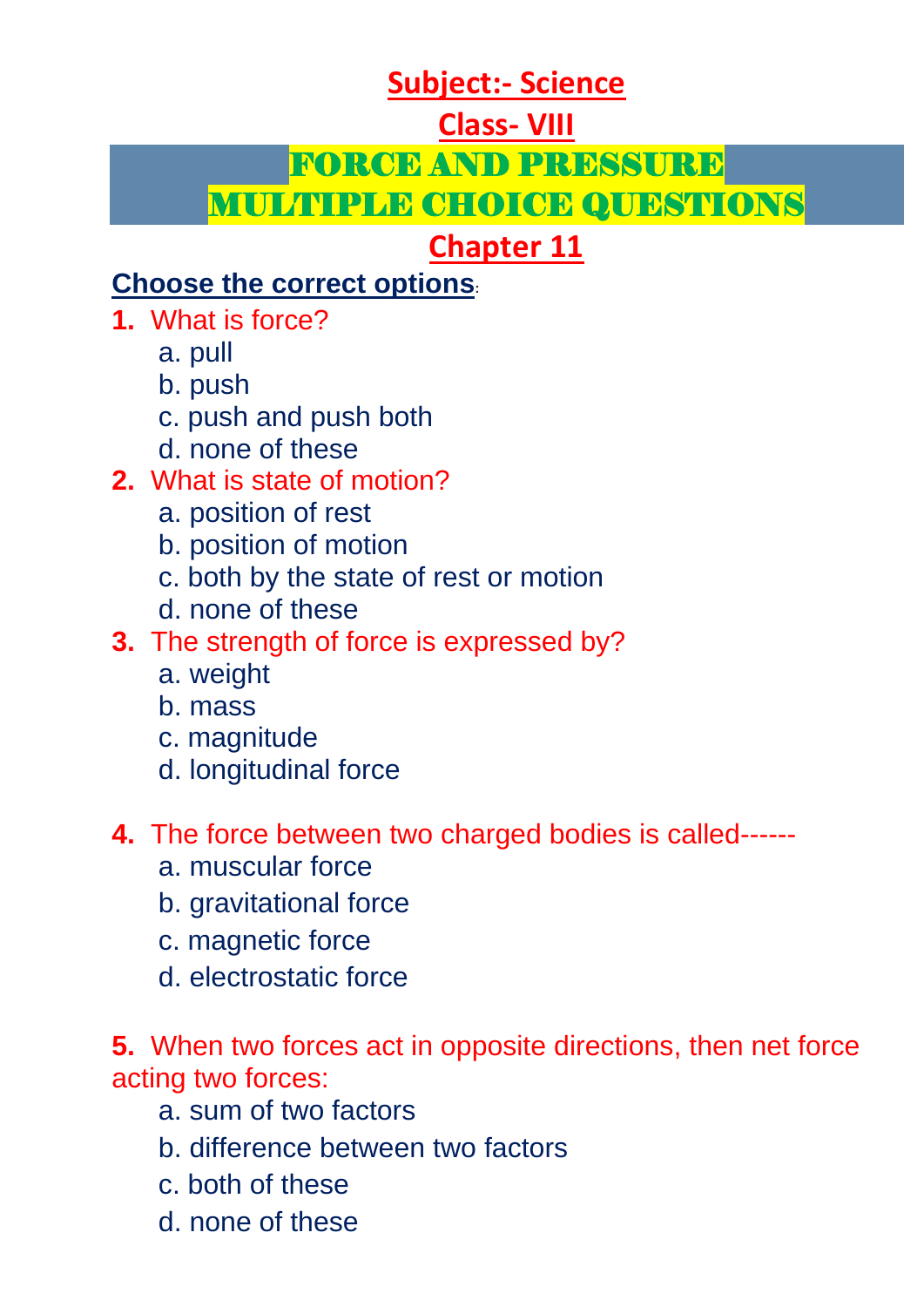**6.** Magnetic force is

- a. contact force
- b. non-contact force
- c. both a and b
- d. none of these

### **7.** Force acts on an object may change

- a. direction
- b. shape
- c. speed
- d. all of above

**8.** Leaves or fruits fall on the ground due to

- a. magnetic force
- b. gravitational force
- c. electrostatic force
- d. muscular force

**9.** Which one of these characteristics does a smooth surface has?

- a. Less frictional force
- b. More frictional force
- c. Sometimes less and sometimes more force
- d. All of above
- **10.** Friction is a
	- a. Contact force
	- b. Non-contact force
	- c. Magnetic force
	- d. None of these
- **11.** Which force always opposes motion?
	- **a. Magnetic force**
	- **b.Electrostatic force**
	- **c. Friction**
	- **d.Muscular force**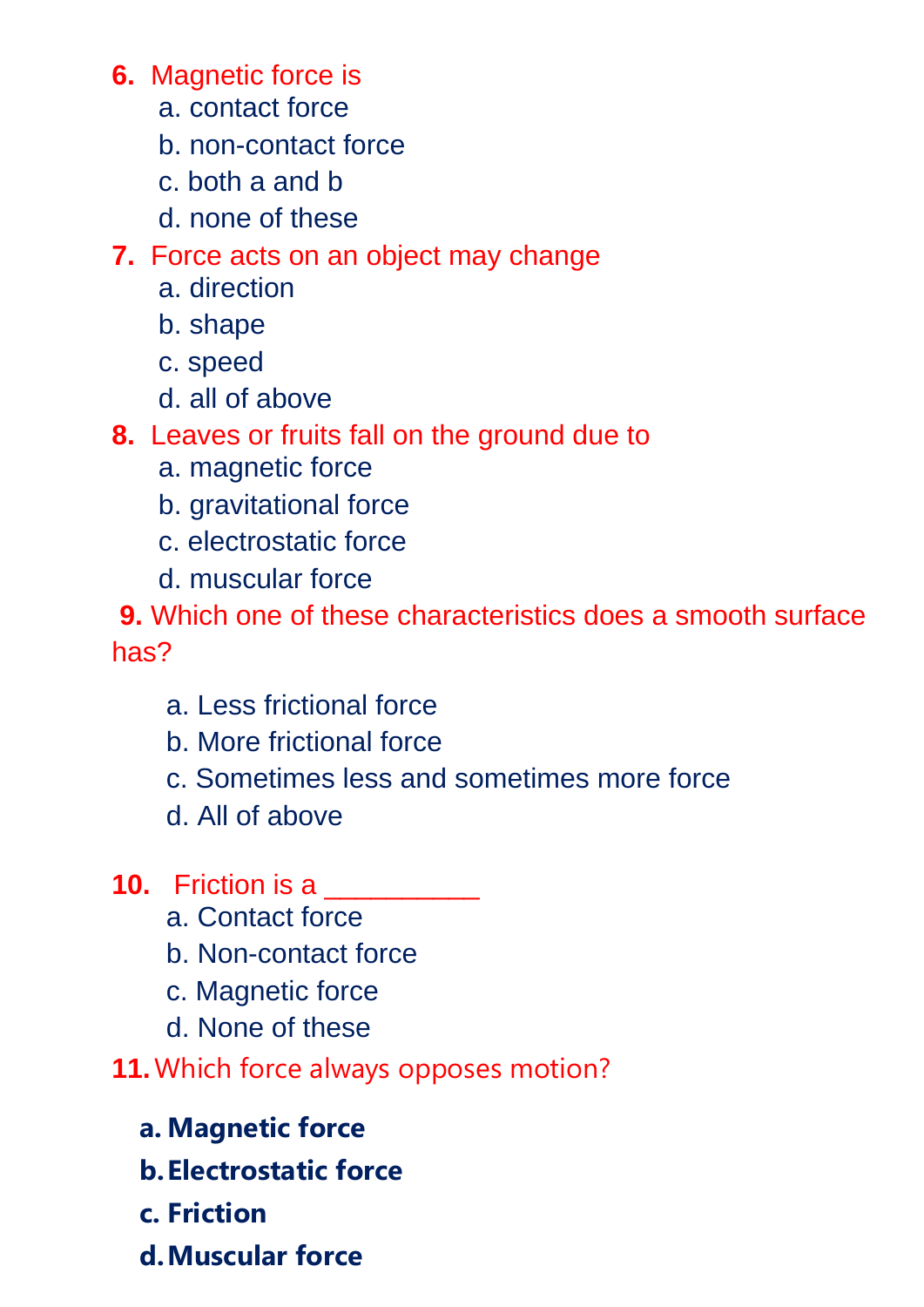**12**. Which of the following possess gravitation?

- a. Earth
- b. Venus
- c. Saturn
- d. All of the above

13. How much weight of air is always over your head?

- a. 1000 kg
- b. 100 kg
- c. 10 kg
- d. 1 kg

14. Which force causes a charged balloon to attract another balloon?

- a. Muscular force
- b. Electrostatic force
- c. Magnetic force
- d. Gravitational force

15. What is the SI unit of force?

- a. Newton
- b. Galileo
- c. Einstein
- d. Faraday

16. A dropper to fill ink works because of which of the following?

- a. Friction
- b. Magnetic force
- c. Air pressure
- d. Electrostatic force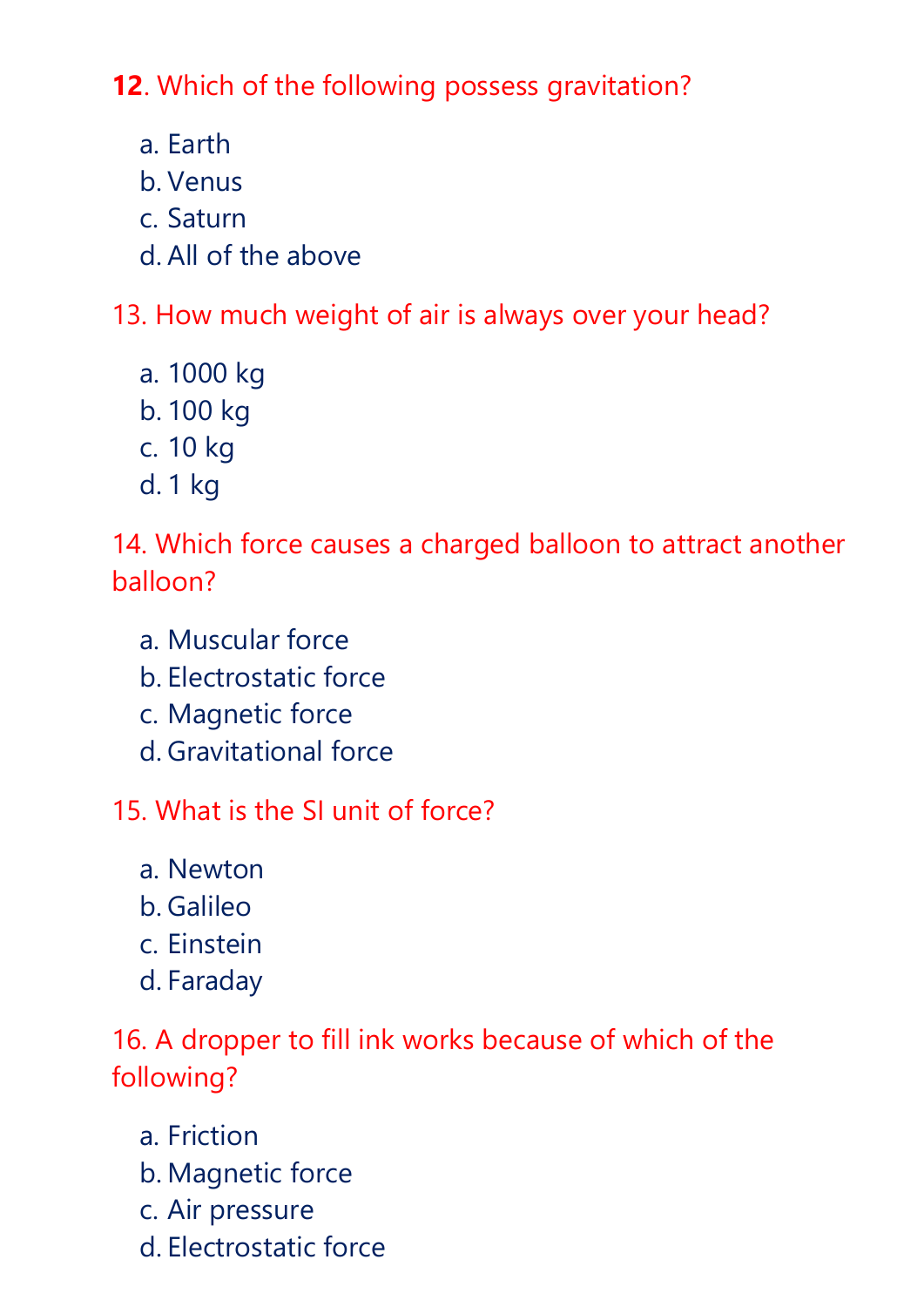16. What is the SI unit of pressure?

- a. Newton
- b. Pascal
- c. Einstein
- d. Faraday

17. Gravity is --

- (a) repulsive force
- (b) attractive or Repulsive force
- (c) attractive force
- (d) not a force

18. A ball rolling on the ground slows down and finally stops. This is because Of:-

- (a) force
- (b) less force applied
- (c) friction
- (d) none of the above

19. The pressure of the water at the bottom of the pond is at the surface of the pond:

- (a) lower than
- (b) same
- (c) higher than
- (d) either lower or higher
- 20. Pressure is:
- (a) Area/Force on which it acts
- (b) Force/Area on which it acts
- (c) Volume/Force on which it acts
- (d) Force/Volume on which it acts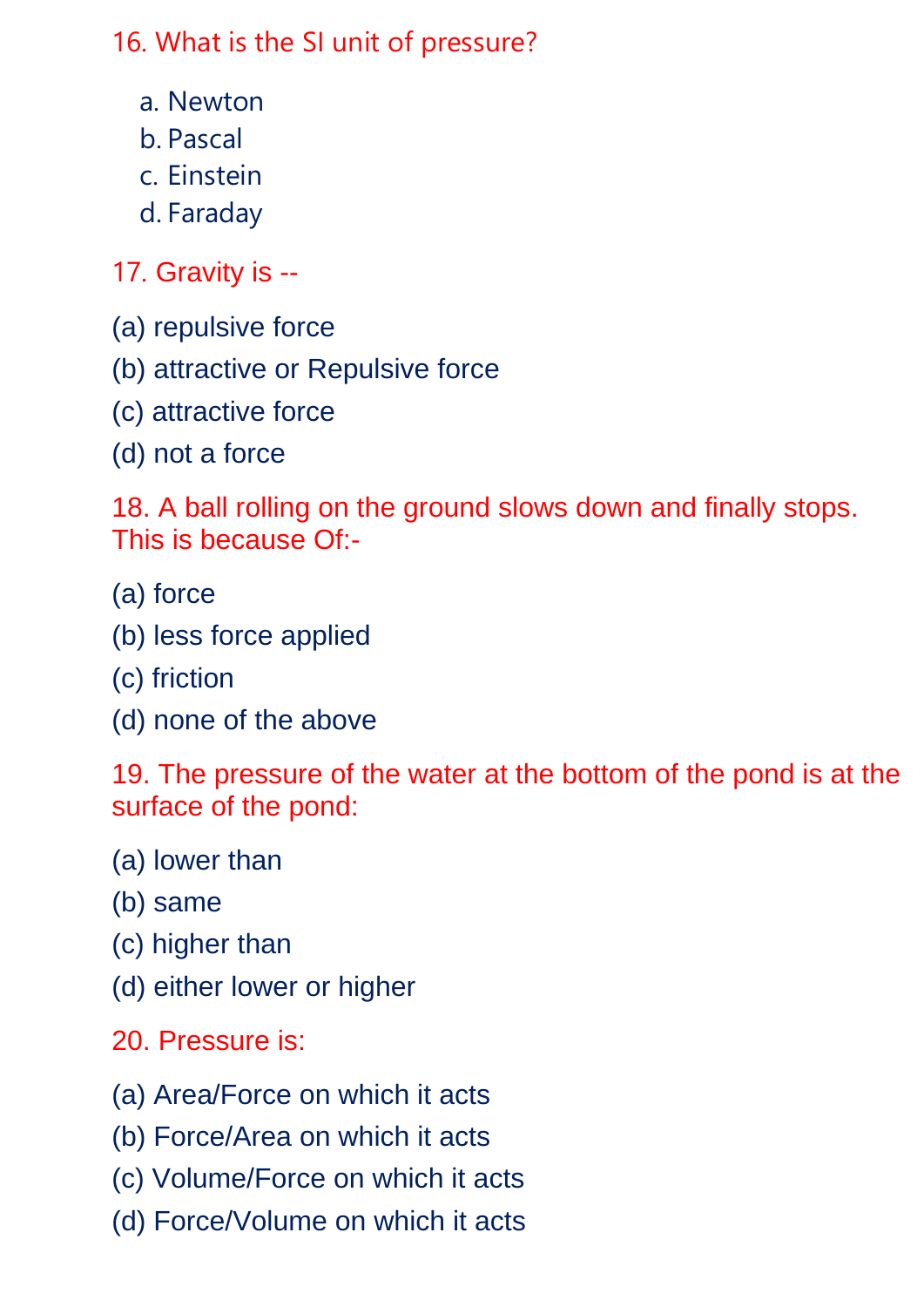#### 21. An example of a non-contact force is ---

- (a) The force exerted by us to lift a bucket
- (b) push a stationary car
- (c) The force exerted by magnets
- (d) hit a cricket ball for a 4 run

**22**. **Two objects repel each other. This repulsion could be due to ----**

- **(a) frictional force only**
- **(b) electrostatic force only**
- **(c) magnetic force only**
- **(d) either a magnetic or an electrostatic force.**
- **23. Which one of the following forces is a contact force?**
- **(a) force of gravity**
- **(b) force of friction**
- **(c) magnetic force**
- **(d) electrostatic force.**
- **24.**Complete the sentence. Friction always \_\_\_\_\_\_\_\_\_\_\_\_
- (**a). helps the motion**
- **(b). opposes the motion**
- **(c). both of these**
- **(d). none of these.**
- **25. Friction is a /an\_\_\_\_\_\_\_**
- **(a). Evil**
- **(b). Foe**
- **(c). Both (a) and (b)**
- **(d). None**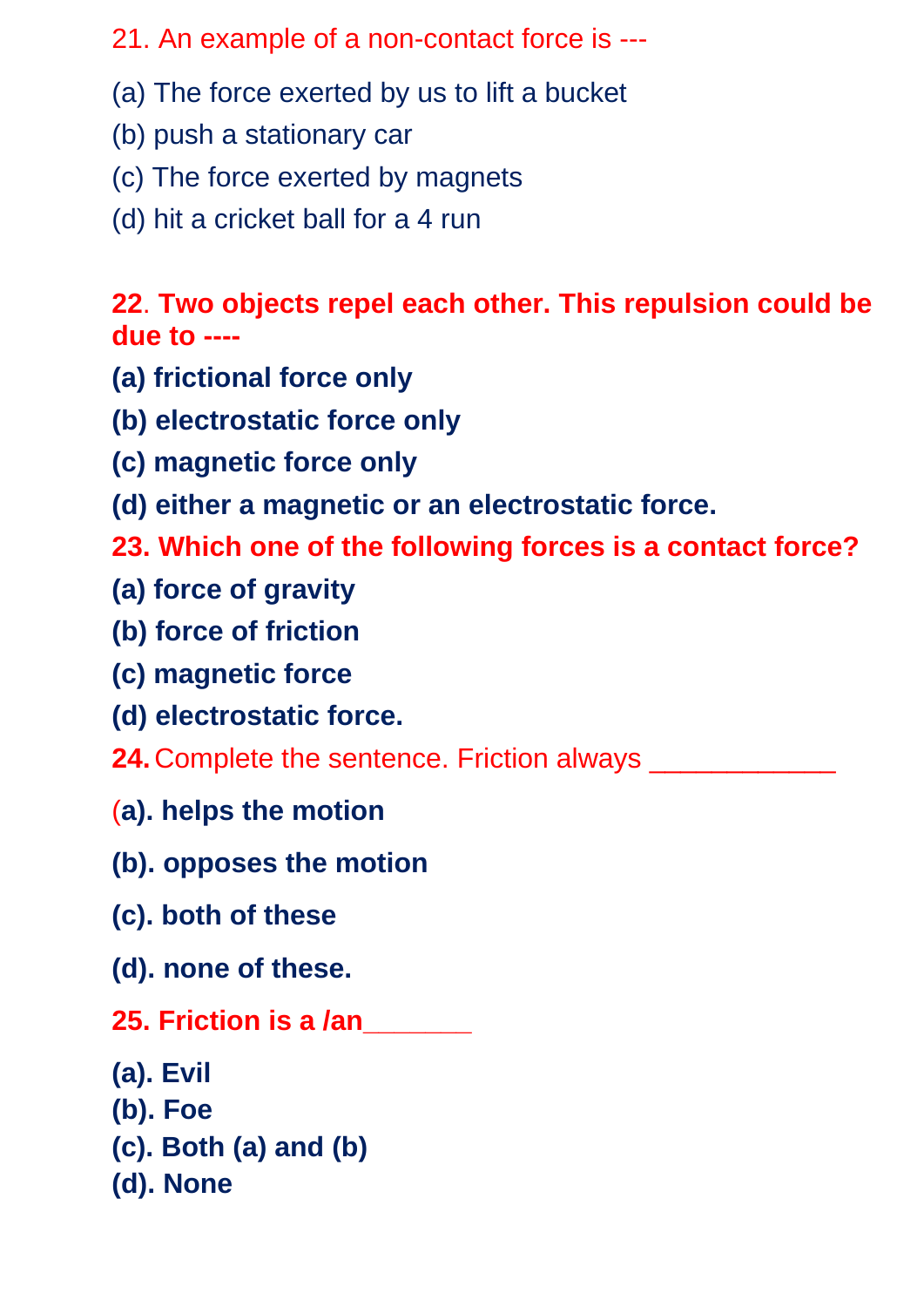**26.** On what force of friction depends?

- (a). Smoothness of surface
- (b). Roughness of surface
- (c). Inclination of surface
- (d). All of above

**28. Force changes ……………… of an object (a).volume (b).speed (c).density (d).none**

## **29. The pressure of the water at the bottom of the pond is \_\_\_\_\_\_\_ at the surface of the pond.**

**(a).Higher than (b).Lower than (c).Same (d).either lower or higher**

**30.** Opening a door is an example of .

- **A.** Spring force
- **B.** Non contact force
- **C.** Magnetic force
- **D.** Contact force

#### **31**. Name the pressure exerted by air around us.

- **A.Atmospheric pressure**
- **B. Adiabatic pressure**
- **C. Thermal pressure**
- **D. None of these**